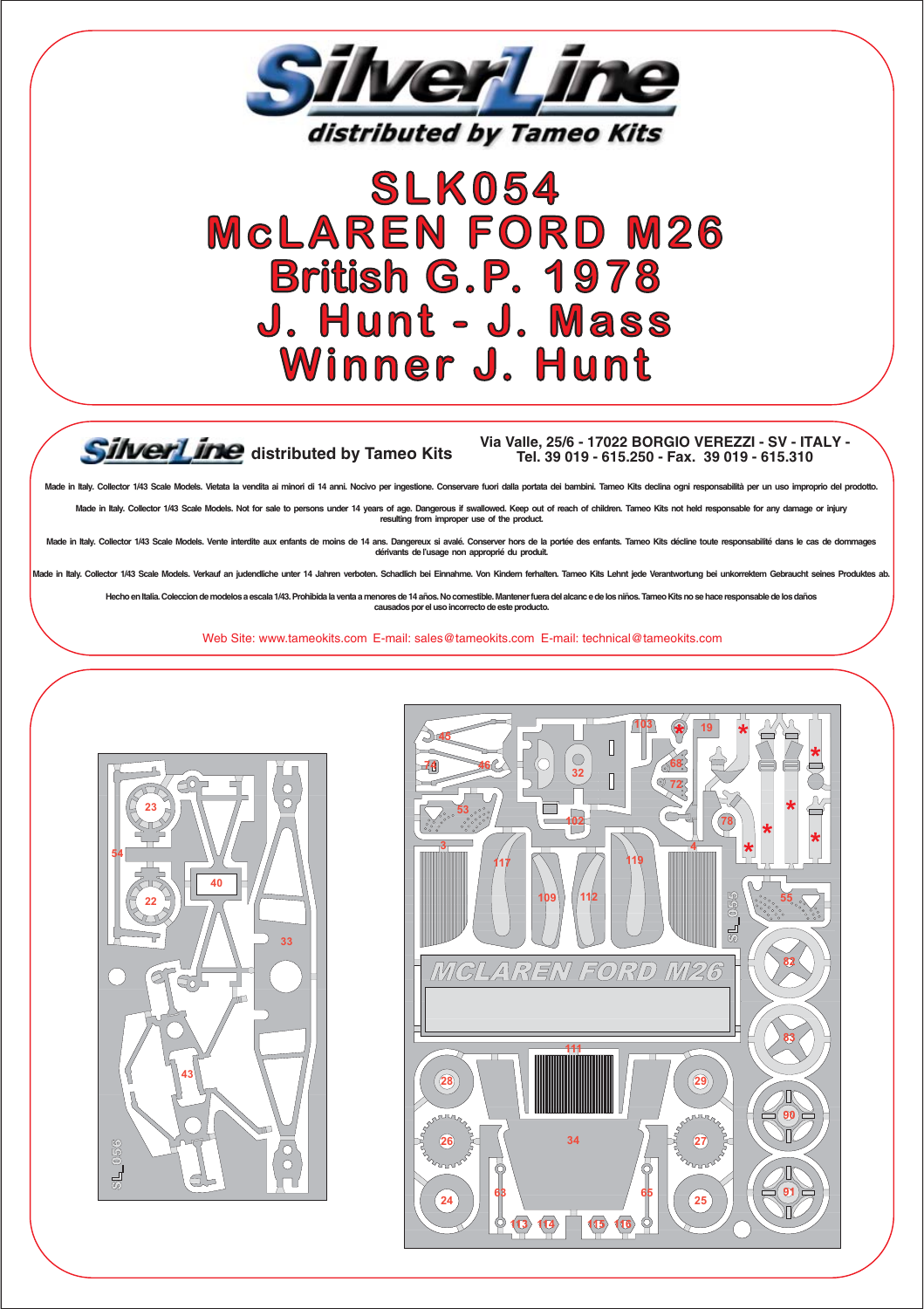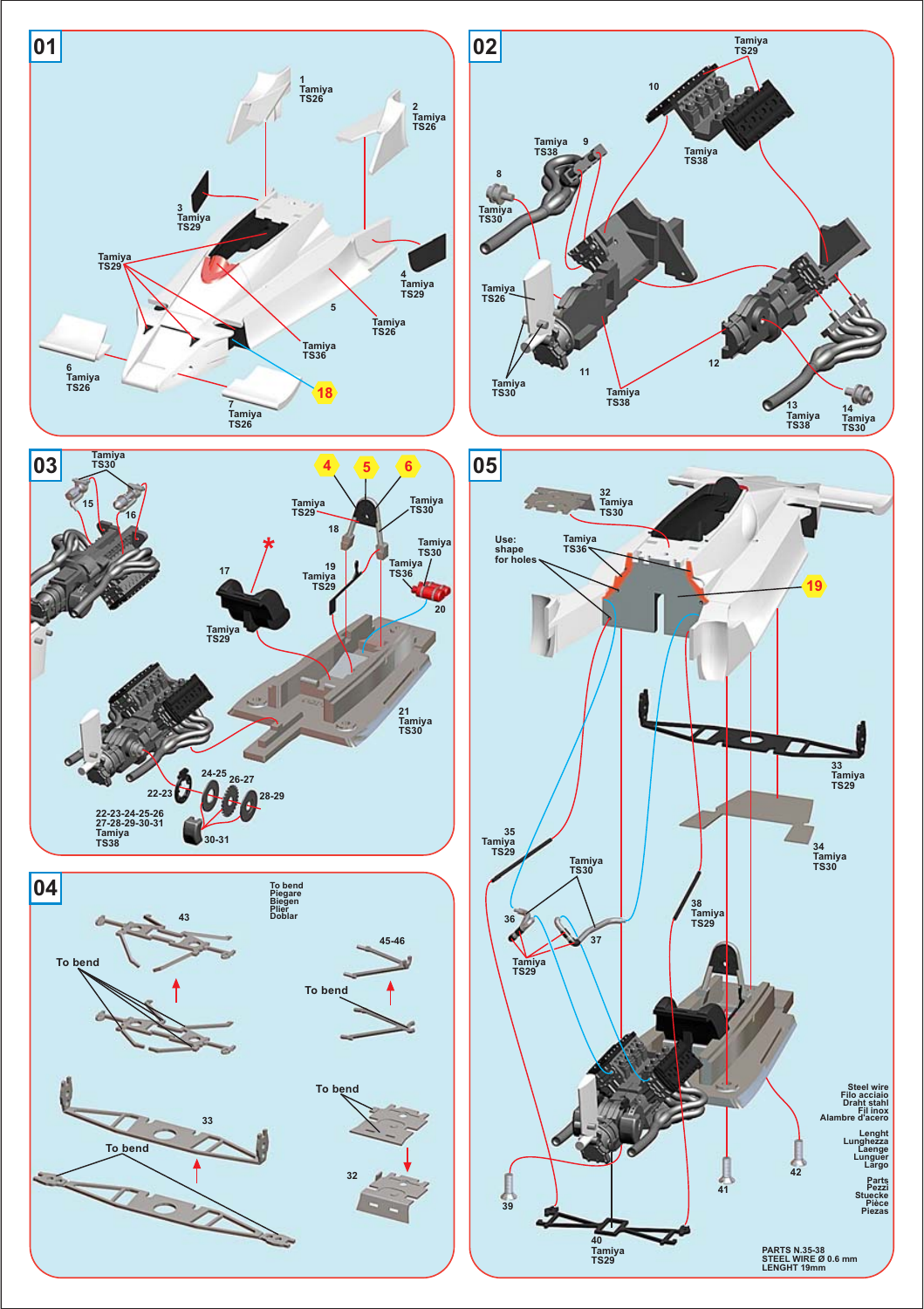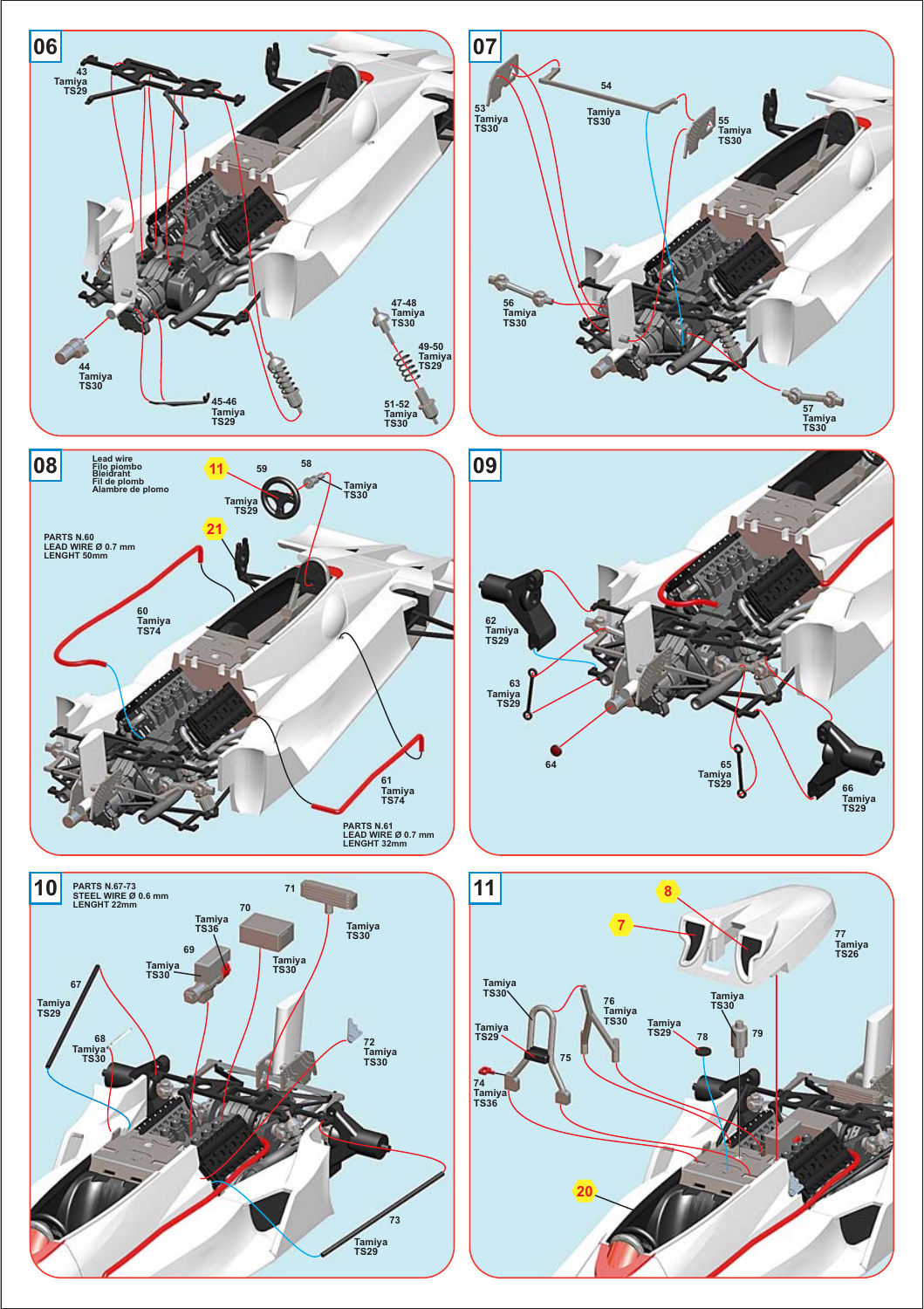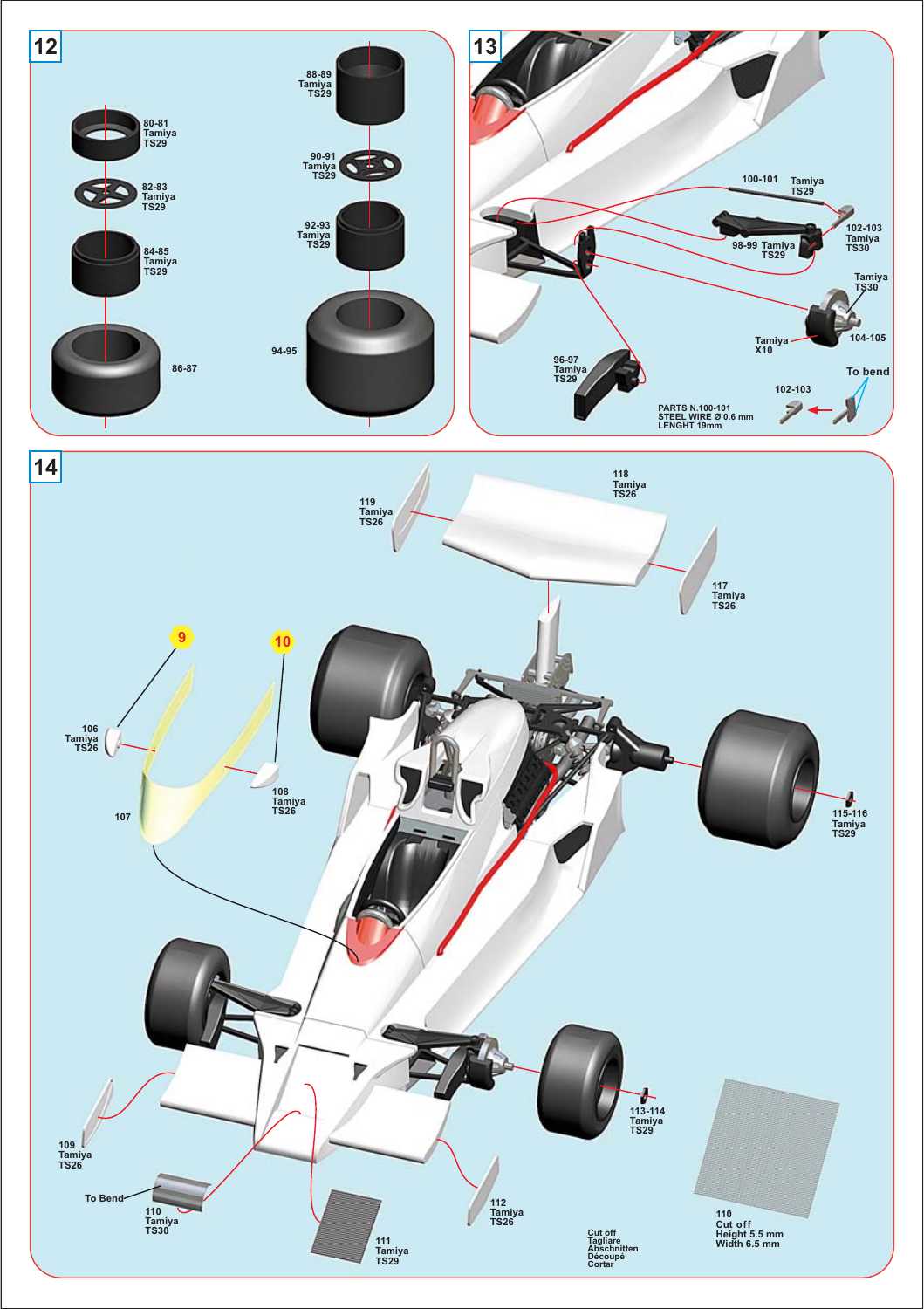## SLK054 McLAREN FORD M26 BRITISH G.P. 1977